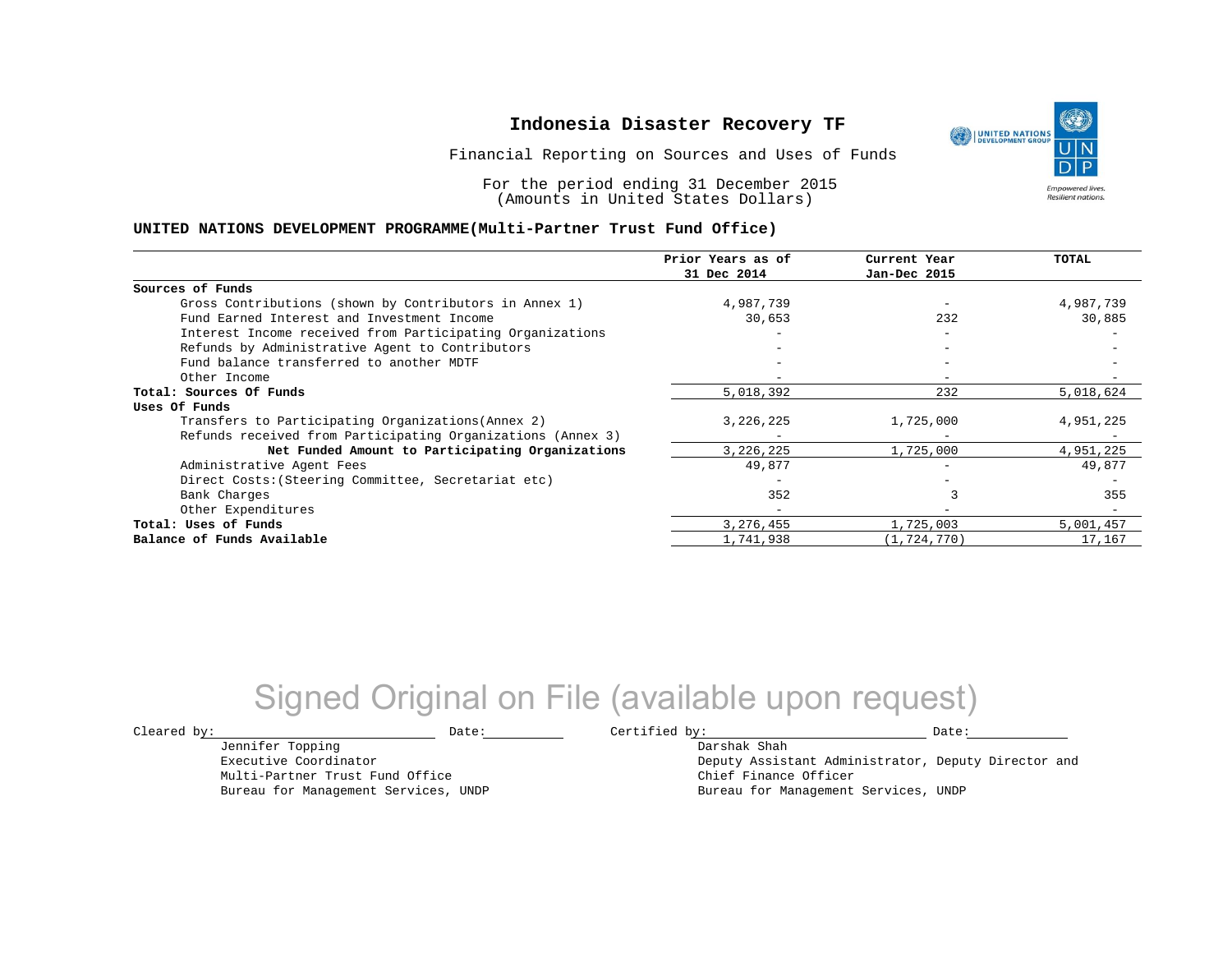

Financial Reporting on Sources and Uses of Funds

For the period ending 31 December 2015 (Amounts in United States Dollars)

#### **UNITED NATIONS DEVELOPMENT PROGRAMME(Multi-Partner Trust Fund Office)**

**Annex - 1: Gross Contributions**

|                           | Prior Years as of | Current Year             | TOTAL     |
|---------------------------|-------------------|--------------------------|-----------|
|                           | 31 Dec 2014       | Jan-Dec 2015             |           |
| Contributors              |                   |                          |           |
| GOVERNMENT OF NEW ZEALAND | 4,987,739         | $\overline{\phantom{0}}$ | 4,987,739 |
| Total: Contributions      | 4,987,739         | $-$                      | 4,987,739 |

## Signed Original on File (available upon request)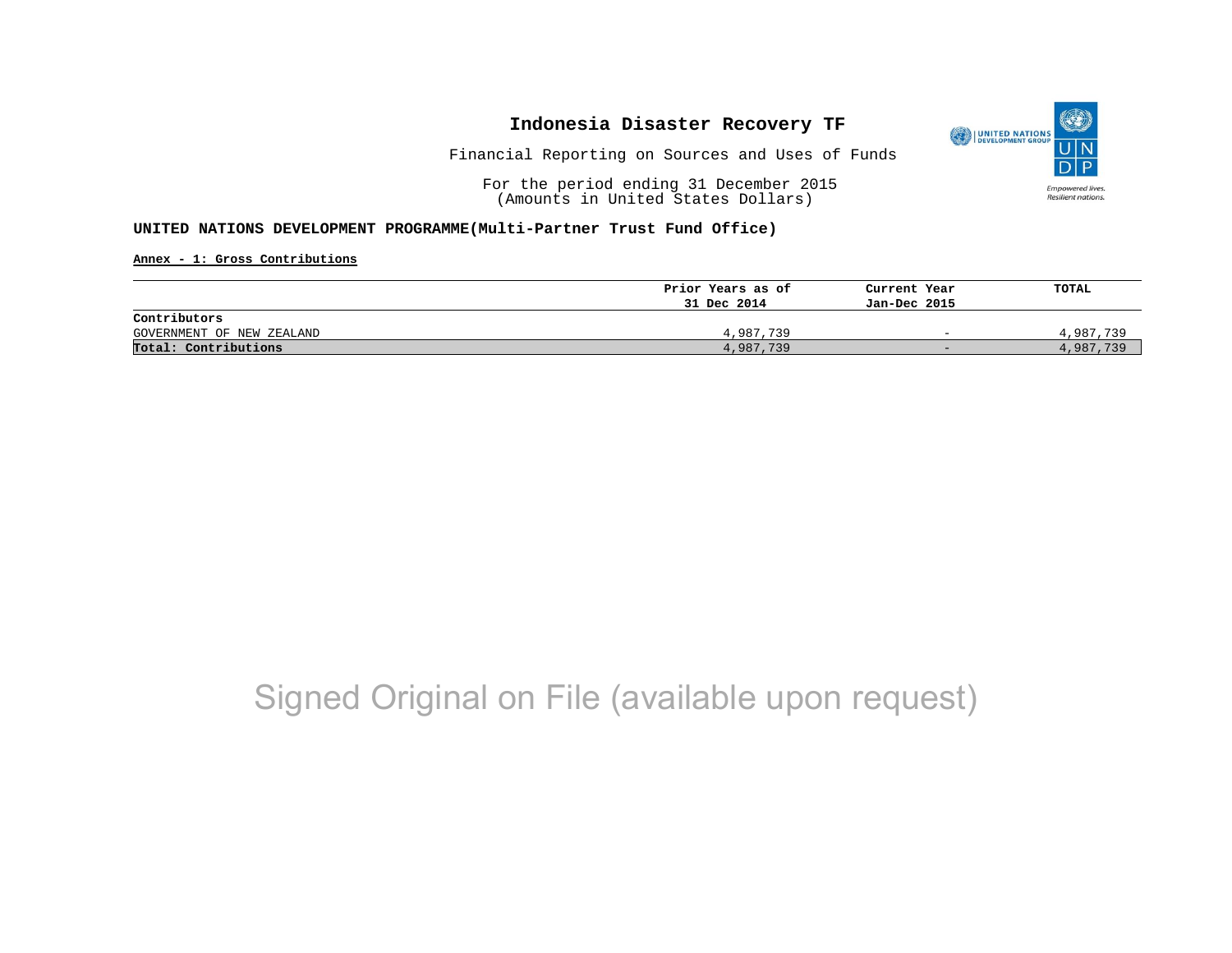

Financial Reporting on Sources and Uses of Funds

For the period ending 31 December 2015 (Amounts in United States Dollars)

#### **UNITED NATIONS DEVELOPMENT PROGRAMME(Multi-Partner Trust Fund Office)**

#### **Annex - 2: Transfers to Participating Organizations**

|                                                | Prior Years as of | Current Year      | TOTAL     |
|------------------------------------------------|-------------------|-------------------|-----------|
|                                                | 31 Dec 2014       | Jan-Dec 2015      |           |
| FAO                                            | 1,176,172         | 650,000           | 1,826,172 |
| <b>ILO</b>                                     | 569,000           | 300,000           | 869,000   |
| IOM                                            | 329,662           | $\qquad \qquad -$ | 329,662   |
| <b>UNDP</b>                                    | 1,151,391         | 775,000           | 1,926,391 |
| Total Transfers to Participating Organizations | 3, 226, 225       | 1,725,000         | 4,951,225 |

# Signed Original on File (available upon request)